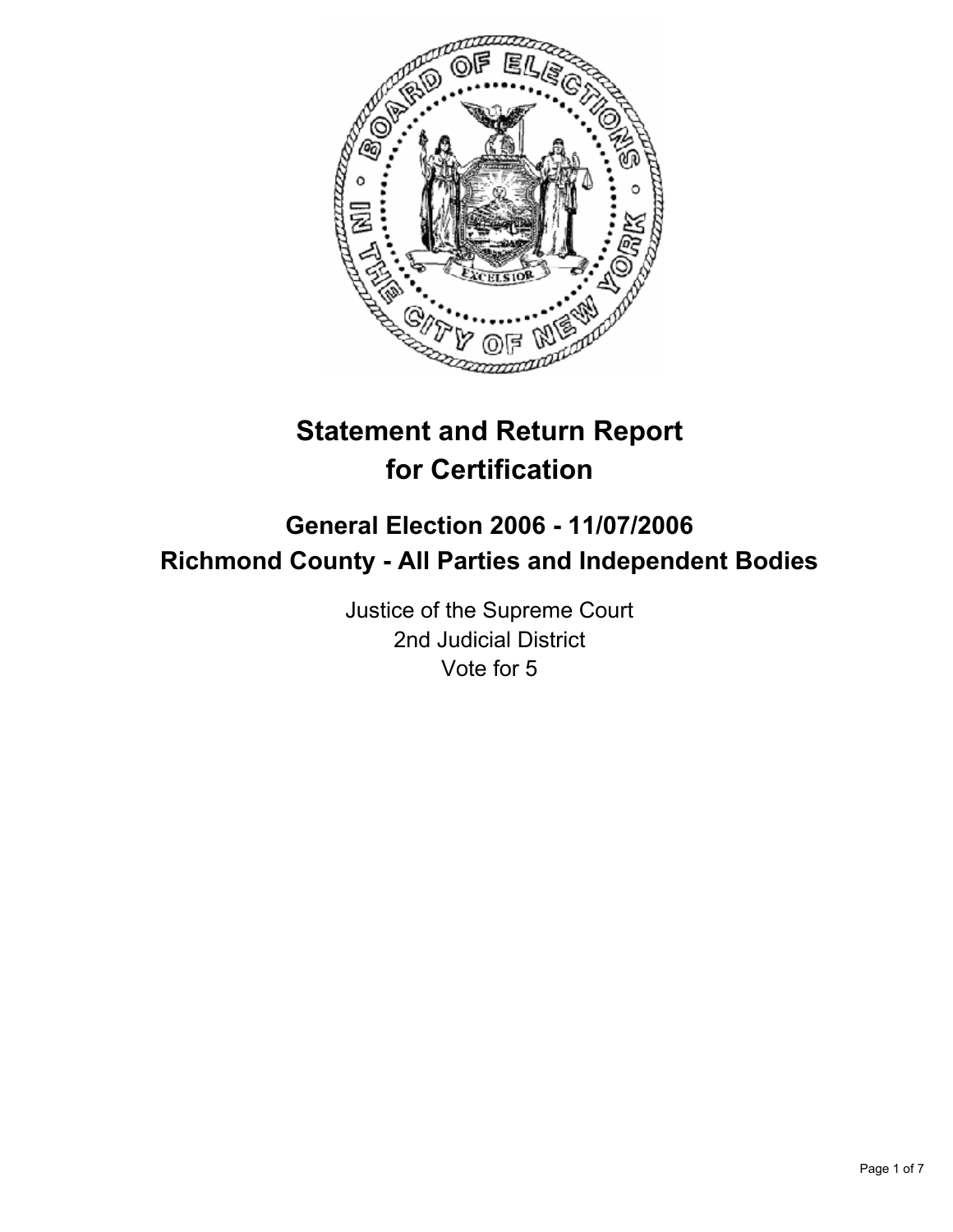

| PUBLIC COUNTER                      | 14,691 |
|-------------------------------------|--------|
| <b>EMERGENCY</b>                    | 0      |
| ABSENTEE/MILITARY                   | 594    |
| <b>AFFIDAVIT</b>                    | 156    |
| <b>Total Ballots</b>                | 15,467 |
| WILLIAM F MASTRO (REPUBLICAN)       | 5,427  |
| WILLIAM F MASTRO (DEMOCRATIC)       | 5,310  |
| WILLIAM F MASTRO (CONSERVATIVE)     | 991    |
| JOSEPH J MALTESE (REPUBLICAN)       | 5,666  |
| JACK M BATTAGLIA (DEMOCRATIC)       | 5,500  |
| JOSEPH J MALTESE (CONSERVATIVE)     | 1,016  |
| MICHAEL V AJELLO (REPUBLICAN)       | 5,522  |
| DELORES J THOMAS (DEMOCRATIC)       | 5,237  |
| MICHAEL V AJELLO (CONSERVATIVE)     | 1,060  |
| DAVID I SCHMIDT (DEMOCRATIC)        | 5,244  |
| MICHAEL S REINHARDT (CONSERVATIVE)  | 1,446  |
| KAREN B ROTHENBERG (DEMOCRATIC)     | 5,415  |
| ANGELA NASTASI (WRITE-IN)           | 1      |
| JOHN SPENCER (WRITE-IN)             | 1      |
| JUDGE CRATER (WRITE-IN)             | 1      |
| MARETTA CANNING (WRITE-IN)          | 1      |
| PAT BUCHANAN (WRITE-IN)             | 1      |
| PAT RICHARDSON (WRITE-IN)           | 1      |
| RON CUBY (STATEN ISLAND) (WRITE-IN) | 1      |
| TWEETY (WRITE-IN)                   | 5      |
| <b>Total Votes</b>                  | 47,846 |
| Unrecorded                          | 29.489 |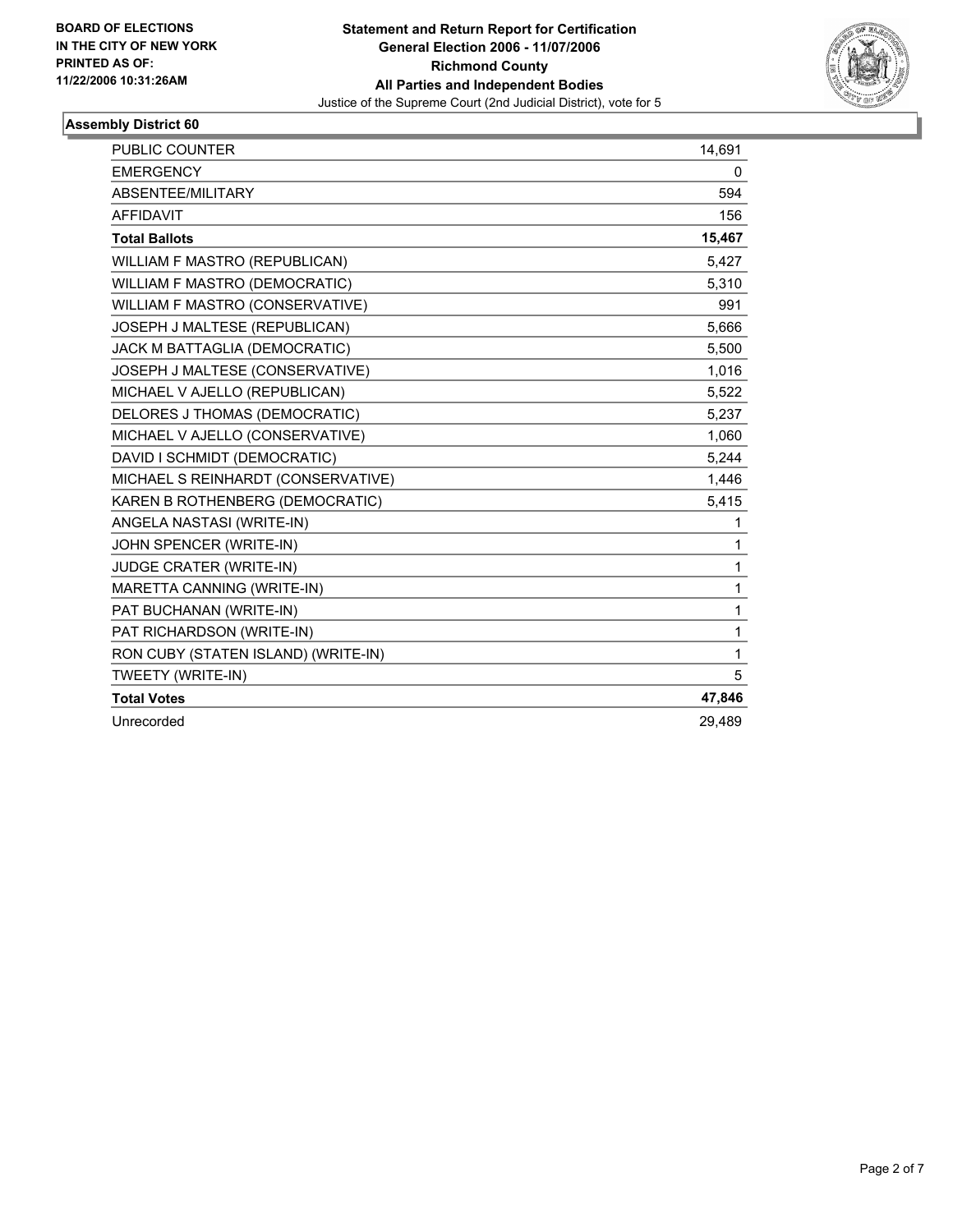

| <b>PUBLIC COUNTER</b>                | 22,007 |
|--------------------------------------|--------|
| <b>EMERGENCY</b>                     | 1      |
| ABSENTEE/MILITARY                    | 665    |
| <b>AFFIDAVIT</b>                     | 393    |
| <b>Total Ballots</b>                 | 23,112 |
| WILLIAM F MASTRO (REPUBLICAN)        | 5,067  |
| <b>WILLIAM F MASTRO (DEMOCRATIC)</b> | 10,922 |
| WILLIAM F MASTRO (CONSERVATIVE)      | 1,192  |
| JOSEPH J MALTESE (REPUBLICAN)        | 5,529  |
| JACK M BATTAGLIA (DEMOCRATIC)        | 10,795 |
| JOSEPH J MALTESE (CONSERVATIVE)      | 1,506  |
| MICHAEL V AJELLO (REPUBLICAN)        | 5,335  |
| DELORES J THOMAS (DEMOCRATIC)        | 10,971 |
| MICHAEL V AJELLO (CONSERVATIVE)      | 1,289  |
| DAVID I SCHMIDT (DEMOCRATIC)         | 10,774 |
| MICHAEL S REINHARDT (CONSERVATIVE)   | 1,682  |
| KAREN B ROTHENBERG (DEMOCRATIC)      | 11,207 |
| ALEX S.F. COHEN (WRITE-IN)           | 1      |
| <b>GREG FLOOD (WRITE-IN)</b>         | 1      |
| HAROLD GATES (WRITE-IN)              | 1      |
| JOHN J. BRODERICK (WRITE-IN)         | 1      |
| MARC ROTH (WRITE-IN)                 | 1      |
| MARIETTA CANNING (WRITE-IN)          | 1      |
| MARTIN GEAGAN (WRITE-IN)             | 1      |
| PAT BUCHANAN (WRITE-IN)              | 1      |
| RALPH PORZIO (WRITE-IN)              | 1      |
| RENATE HAUGETO (WRITE-IN)            | 1      |
| TIMOTHY M. HOUSTON (WRITE-IN)        | 1      |
| <b>Total Votes</b>                   | 76,280 |
| Unrecorded                           | 39,280 |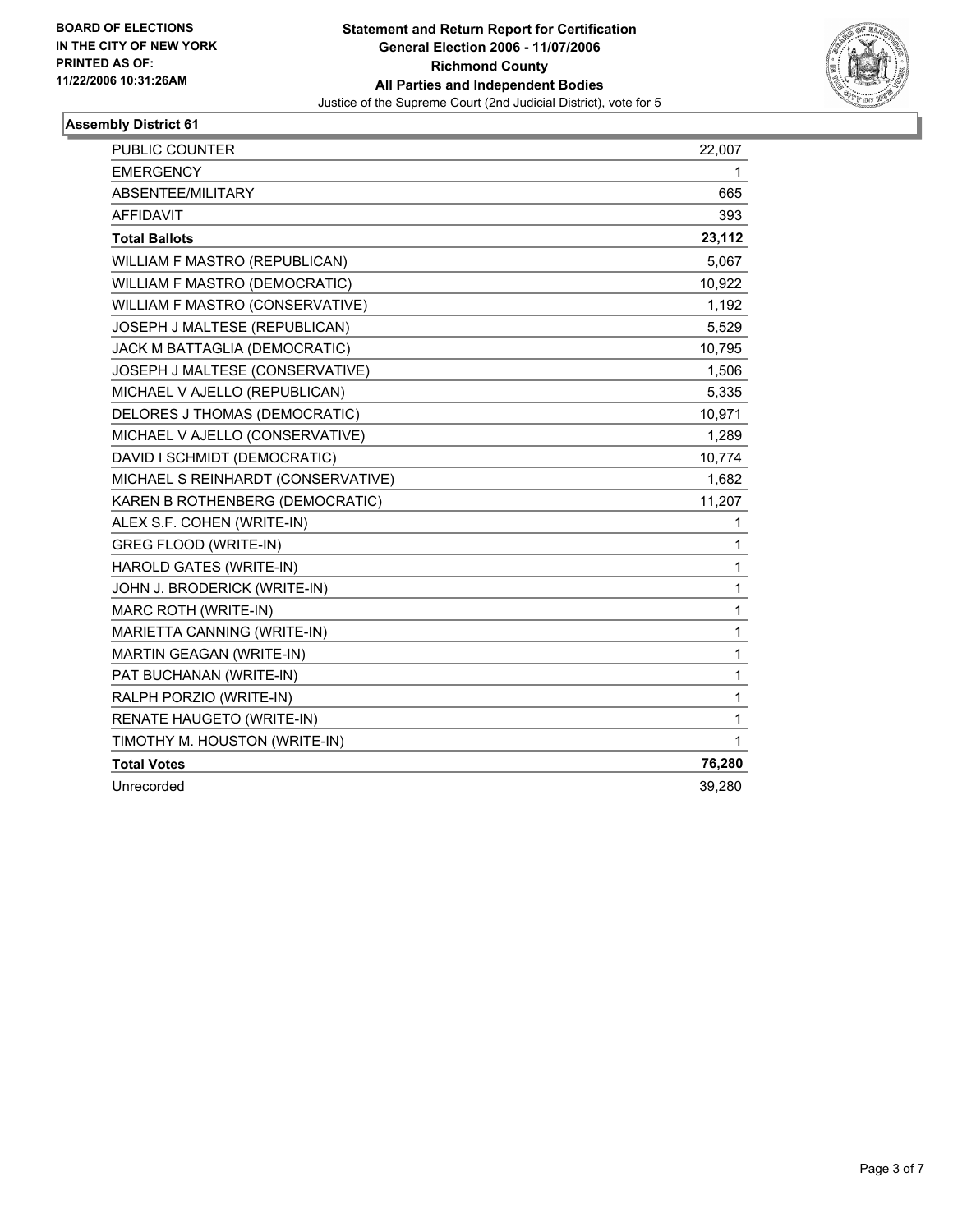

| PUBLIC COUNTER                       | 24,245       |
|--------------------------------------|--------------|
| <b>EMERGENCY</b>                     | 64           |
| ABSENTEE/MILITARY                    | 738          |
| AFFIDAVIT                            | 266          |
| <b>Total Ballots</b>                 | 25,336       |
| WILLIAM F MASTRO (REPUBLICAN)        | 10,705       |
| <b>WILLIAM F MASTRO (DEMOCRATIC)</b> | 7,582        |
| WILLIAM F MASTRO (CONSERVATIVE)      | 1,800        |
| JOSEPH J MALTESE (REPUBLICAN)        | 10,990       |
| JACK M BATTAGLIA (DEMOCRATIC)        | 7,890        |
| JOSEPH J MALTESE (CONSERVATIVE)      | 1,887        |
| MICHAEL V AJELLO (REPUBLICAN)        | 10,973       |
| DELORES J THOMAS (DEMOCRATIC)        | 7,455        |
| MICHAEL V AJELLO (CONSERVATIVE)      | 2,025        |
| DAVID I SCHMIDT (DEMOCRATIC)         | 7,595        |
| MICHAEL S REINHARDT (CONSERVATIVE)   | 2,563        |
| KAREN B ROTHENBERG (DEMOCRATIC)      | 7,916        |
| ANTHONY MAGLIACCA (WRITE-IN)         | $\mathbf{1}$ |
| BRIAN LEHRER (WRITE-IN)              | 1            |
| CHRISTOPHER (WRITE-IN)               | $\mathbf{1}$ |
| FLORENCE TOKARCZYK (WRITE-IN)        | 1            |
| <b>GREG AVERILLO (WRITE-IN)</b>      | 1            |
| <b>GREG SERRAO (WRITE-IN)</b>        | 1            |
| GUY MOLINARI (WRITE-IN)              | 1            |
| <b>HELLSTROM (WRITE-IN)</b>          | $\mathbf{1}$ |
| KATHLEEN GORMAN (WRITE-IN)           | 5            |
| MARIO DIRE (WRITE-IN)                | 1            |
| MICHAEL ZAMBARDA (WRITE-IN)          | 1            |
| NANCY ZOMBARDA (WRITE-IN)            | 1            |
| RALPH PORIZO (WRITE-IN)              | 1            |
| RICHARD REICH (WRITE-IN)             | 1            |
| RON KUBY (WRITE-IN)                  | 1            |
| <b>Total Votes</b>                   | 79,400       |
| Unrecorded                           | 47,280       |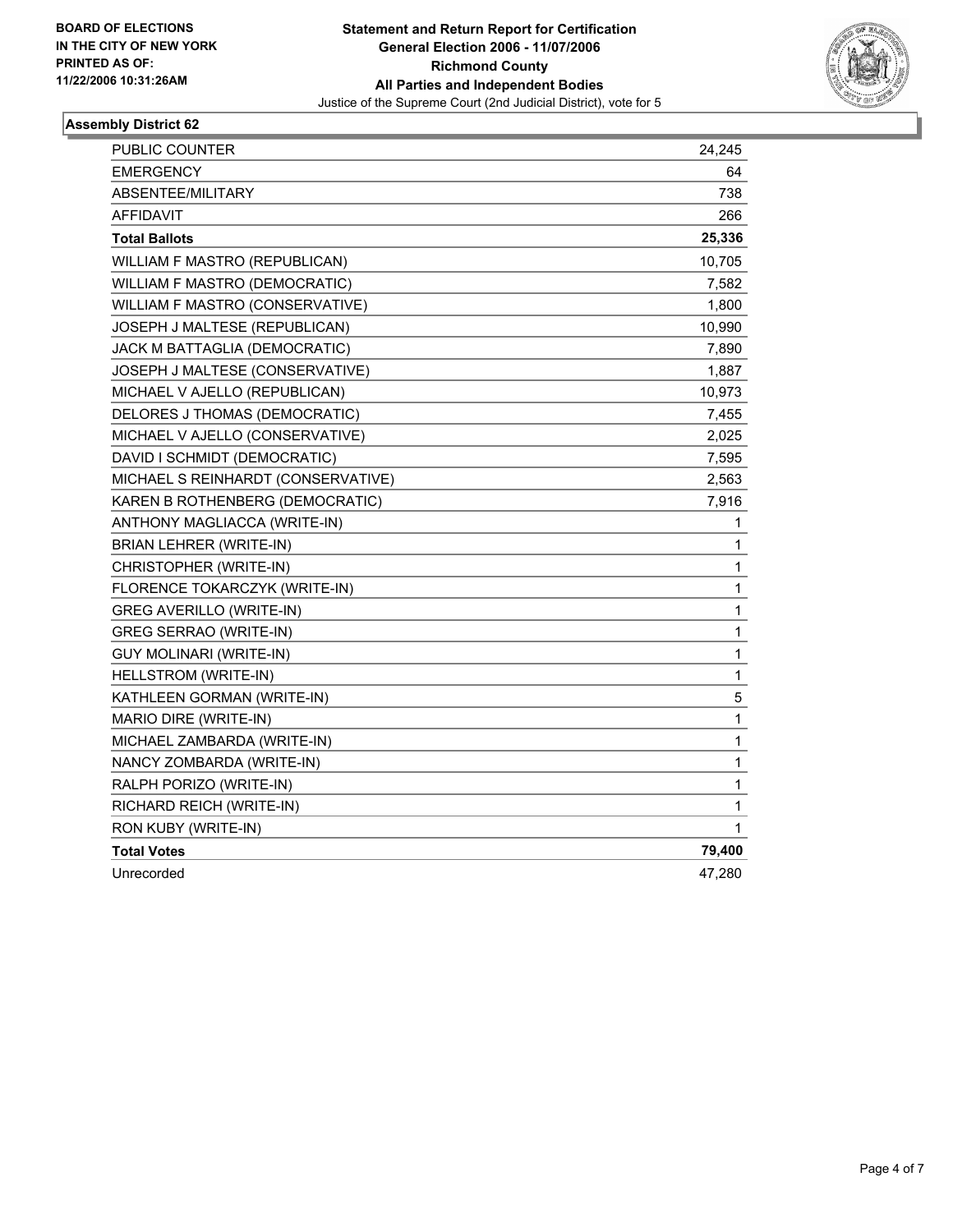

| <b>PUBLIC COUNTER</b>              | 20,753         |
|------------------------------------|----------------|
| <b>EMERGENCY</b>                   | $\overline{7}$ |
| ABSENTEE/MILITARY                  | 672            |
| <b>AFFIDAVIT</b>                   | 249            |
| <b>Total Ballots</b>               | 21,712         |
| WILLIAM F MASTRO (REPUBLICAN)      | 6,610          |
| WILLIAM F MASTRO (DEMOCRATIC)      | 9.229          |
| WILLIAM F MASTRO (CONSERVATIVE)    | 1,113          |
| JOSEPH J MALTESE (REPUBLICAN)      | 6,858          |
| JACK M BATTAGLIA (DEMOCRATIC)      | 9,371          |
| JOSEPH J MALTESE (CONSERVATIVE)    | 1,173          |
| MICHAEL V AJELLO (REPUBLICAN)      | 6,728          |
| DELORES J THOMAS (DEMOCRATIC)      | 9,093          |
| MICHAEL V AJELLO (CONSERVATIVE)    | 1,187          |
| DAVID I SCHMIDT (DEMOCRATIC)       | 9,169          |
| MICHAEL S REINHARDT (CONSERVATIVE) | 1,634          |
| KAREN B ROTHENBERG (DEMOCRATIC)    | 9,614          |
| ALFRED CERVLLO (WRITE-IN)          | 1              |
| BENJAMIN JOEL GOLDBERG (WRITE-IN)  | 1              |
| <b>GREGORY LEONE (WRITE-IN)</b>    | $\overline{c}$ |
| JAY GOLDBERG (WRITE-IN)            | $\mathbf{1}$   |
| JOHN JOHANIDES (WRITE-IN)          | $\overline{2}$ |
| MI YOUNG BARRAN (WRITE-IN)         | 1              |
| SAUL FEDER (WRITE-IN)              | 1              |
| STEPHEN PATRICK MAHONEY (WRITE-IN) | $\overline{2}$ |
| <b>Total Votes</b>                 | 71,790         |
| Unrecorded                         | 36.770         |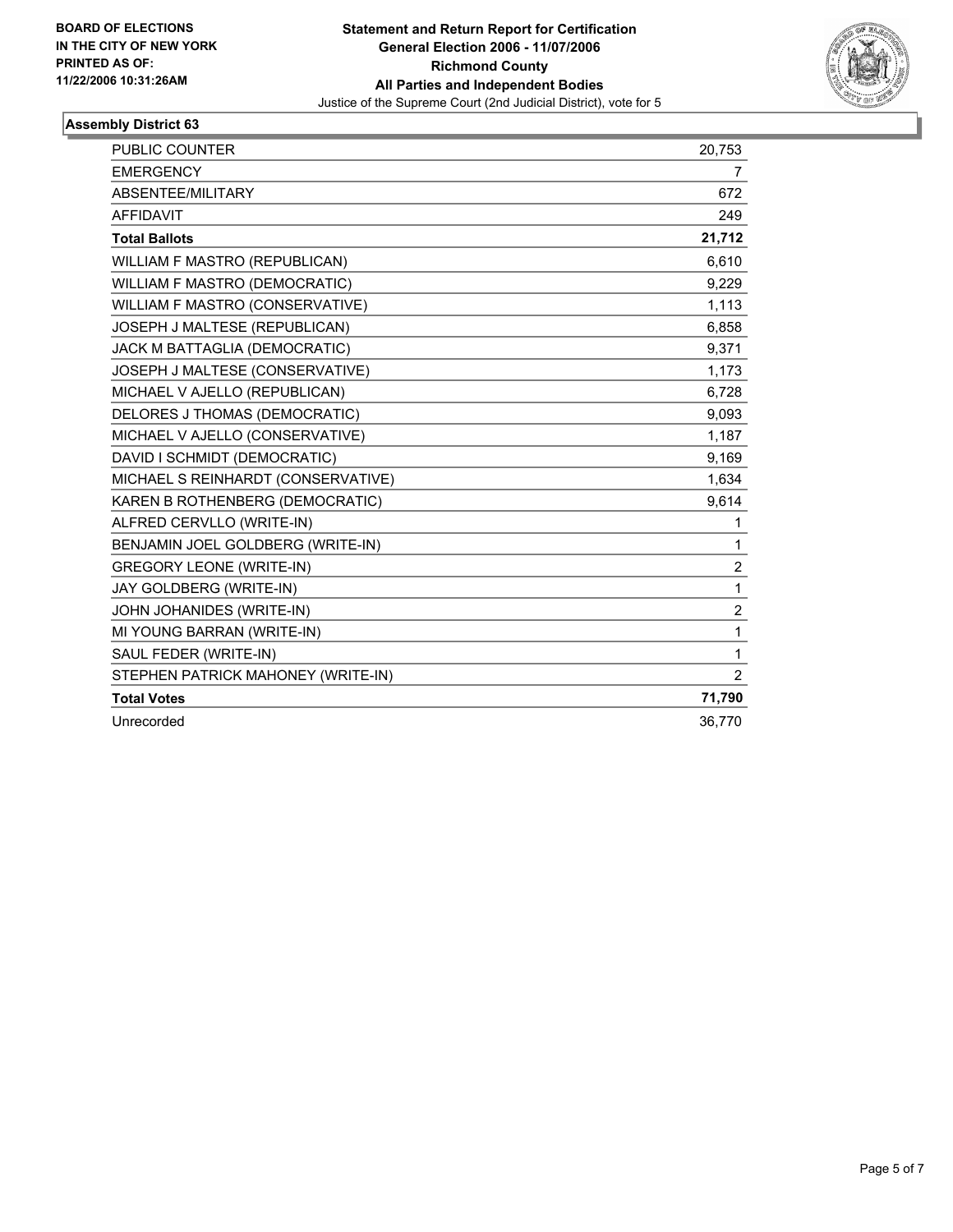

#### **Total for Justice of the Supreme Court (2nd Judicial District) - Richmond County**

| <b>PUBLIC COUNTER</b>              | 81,696         |
|------------------------------------|----------------|
| <b>EMERGENCY</b>                   | 72             |
| ABSENTEE/MILITARY                  | 2,669          |
| <b>AFFIDAVIT</b>                   | 1,064          |
| <b>Total Ballots</b>               | 85,627         |
| WILLIAM F MASTRO (REPUBLICAN)      | 27,809         |
| WILLIAM F MASTRO (DEMOCRATIC)      | 33,043         |
| WILLIAM F MASTRO (CONSERVATIVE)    | 5,096          |
| JOSEPH J MALTESE (REPUBLICAN)      | 29,043         |
| JACK M BATTAGLIA (DEMOCRATIC)      | 33,556         |
| JOSEPH J MALTESE (CONSERVATIVE)    | 5,582          |
| MICHAEL V AJELLO (REPUBLICAN)      | 28,558         |
| DELORES J THOMAS (DEMOCRATIC)      | 32,756         |
| MICHAEL V AJELLO (CONSERVATIVE)    | 5,561          |
| DAVID I SCHMIDT (DEMOCRATIC)       | 32,782         |
| MICHAEL S REINHARDT (CONSERVATIVE) | 7,325          |
| KAREN B ROTHENBERG (DEMOCRATIC)    | 34,152         |
| ALEX S.F. COHEN (WRITE-IN)         | 1              |
| ALFRED CERVLLO (WRITE-IN)          | 1              |
| ANGELA NASTASI (WRITE-IN)          | 1              |
| ANTHONY MAGLIACCA (WRITE-IN)       | 1              |
| BENJAMIN JOEL GOLDBERG (WRITE-IN)  | 1              |
| <b>BRIAN LEHRER (WRITE-IN)</b>     | 1              |
| CHRISTOPHER (WRITE-IN)             | 1              |
| FLORENCE TOKARCZYK (WRITE-IN)      | 1              |
| <b>GREG AVERILLO (WRITE-IN)</b>    | 1              |
| GREG FLOOD (WRITE-IN)              | 1              |
| GREG SERRAO (WRITE-IN)             | 1              |
| <b>GREGORY LEONE (WRITE-IN)</b>    | $\overline{c}$ |
| <b>GUY MOLINARI (WRITE-IN)</b>     | 1              |
| HAROLD GATES (WRITE-IN)            | 1              |
| HELLSTROM (WRITE-IN)               | 1              |
| JAY GOLDBERG (WRITE-IN)            | 1              |
| JOHN J. BRODERICK (WRITE-IN)       | 1              |
| JOHN JOHANIDES (WRITE-IN)          | 2              |
| JOHN SPENCER (WRITE-IN)            | 1              |
| JUDGE CRATER (WRITE-IN)            | 1              |
| KATHLEEN GORMAN (WRITE-IN)         | 5              |
| <b>MARC ROTH (WRITE-IN)</b>        | 1              |
| MARETTA CANNING (WRITE-IN)         | 1              |
| MARIETTA CANNING (WRITE-IN)        | 1              |
| MARIO DIRE (WRITE-IN)              | 1              |
| MARTIN GEAGAN (WRITE-IN)           | 1              |
| MI YOUNG BARRAN (WRITE-IN)         | 1              |
| MICHAEL ZAMBARDA (WRITE-IN)        | 1              |
| NANCY ZOMBARDA (WRITE-IN)          | 1              |
|                                    |                |